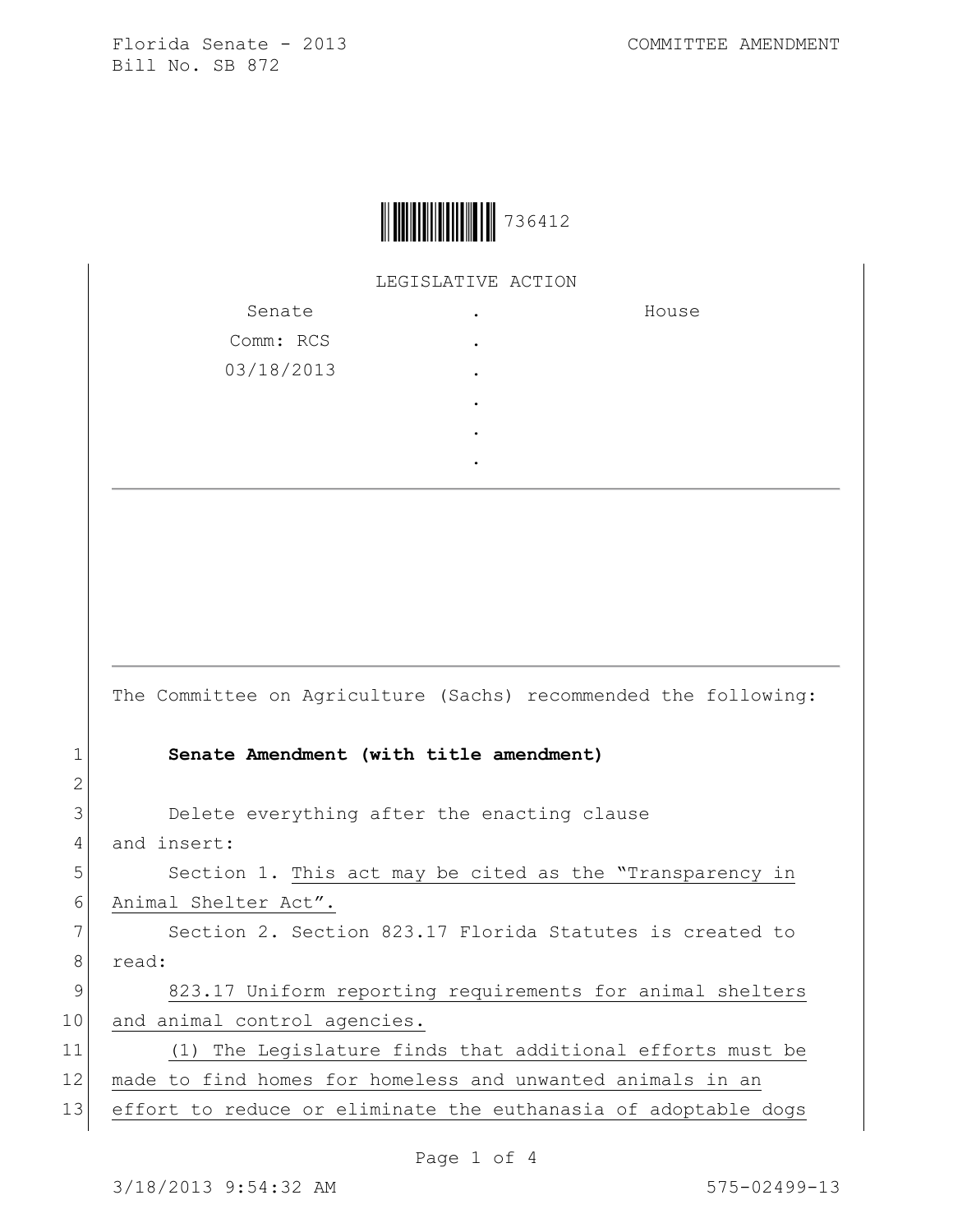Florida Senate - 2013 COMMITTEE AMENDMENT Bill No. SB 872



| 14 | and cats. To that end, the Legislature finds that defining the   |
|----|------------------------------------------------------------------|
| 15 | problem and assessing programs both require statistical          |
| 16 | measurement.                                                     |
| 17 | (2) In furtherance of this policy, provision shall be made       |
| 18 | for the uniform reporting of statistics related to dogs and cats |
| 19 | taken in and the ultimate disposition of the animal. Each animal |
| 20 | shelter whether public or private, including all animal control  |
| 21 | agencies of a county, municipality, or other incorporated        |
| 22 | political subdivision that euthanizes animals according to s.    |
| 23 | 828.058 shall prepare and maintain the following records on a    |
| 24 | monthly and annual basis, using the calendar year, and make the  |
| 25 | reports available for public inspection and dissemination no     |
| 26 | later than 5 business days after the end of the each calendar    |
| 27 | month:                                                           |
| 28 | (a) The total number dogs and cats taken in by the animal        |
| 29 | shelter and animal control agency, divided by dogs and cats, or  |
| 30 | others in the following categories:                              |
| 31 | 1. Starting inventory/shelter count on the first day of the      |
| 32 | month;                                                           |
| 33 | 2. Stray/At-large;                                               |
| 34 | 3. Confiscated/Involuntarily taken;                              |
| 35 | 4. Relinquished by owner;                                        |
| 36 | 5. Born in shelter;                                              |
| 37 | 6. Owner requested euthanasia;                                   |
| 38 | 7. Transferred in or imported from within the state; and         |
| 39 | 8. Transferred in or imported from out of the state.             |
| 40 | The disposition of all animals taken into the animal<br>(b)      |
| 41 | shelter or animal control agency, divided by dogs and cats in    |
| 42 | the following categories:                                        |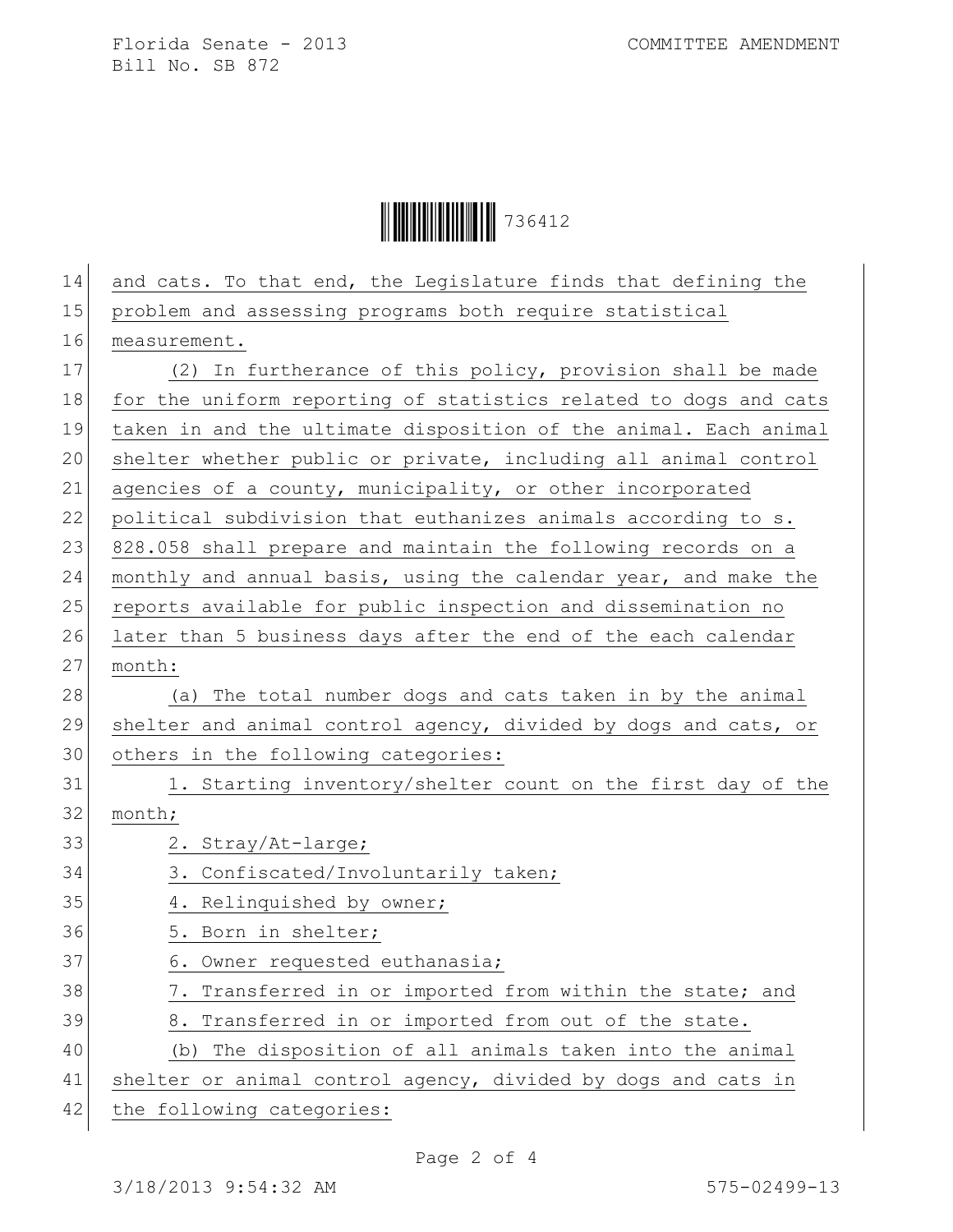Florida Senate - 2013 COMMITTEE AMENDMENT Bill No. SB 872

|  | 736412 |
|--|--------|
|--|--------|

| 43 | 1. Adopted;                                                      |
|----|------------------------------------------------------------------|
| 44 | 2. Returned to owner;                                            |
| 45 | 3. Transferred out or exported within the state;                 |
| 46 | 4. Transferred out or exported to another state;                 |
| 47 | 5. Released in field/TNR;                                        |
| 48 | 6. Shelter euthanasia;                                           |
| 49 | 7. Owner requested euthanasia;                                   |
| 50 | 8. Died in care/other deaths not shown as shelter or owner       |
| 51 | requested euthanasia;                                            |
| 52 | 9. Lost in care/Missing animals or records; and                  |
| 53 | 10. Ending inventory/shelter count at the end of the last        |
| 54 | day of the month.                                                |
| 55 | (3) Each animal shelter and animal control agency shall          |
| 56 | post these statistics online on the animal shelter, county,      |
| 57 | municipality, or other governmental website that controls the    |
| 58 | animal shelter and that is accessible to the general public      |
| 59 | within 5 business days after the first day of each month, in     |
| 60 | accordance with the state's requirements on the accessibility of |
| 61 | public records, as well as make the records available in hard    |
| 62 | copy as defined in s. 119.07.                                    |
| 63 | (4) The director of the animal shelter or animal control         |
| 64 | agency shall sign each report indicating the report is true and  |
| 65 | accurate to the best of his or her knowledge.                    |
| 66 | Section 3. This act shall take effect July 1, 2013.              |
| 67 |                                                                  |
| 68 | ================== T I T L E A M E N D M E N T ================  |
| 69 | And the title is amended as follows:                             |
| 70 | Delete everything before the enacting clause                     |
| 71 | and insert:                                                      |
|    |                                                                  |